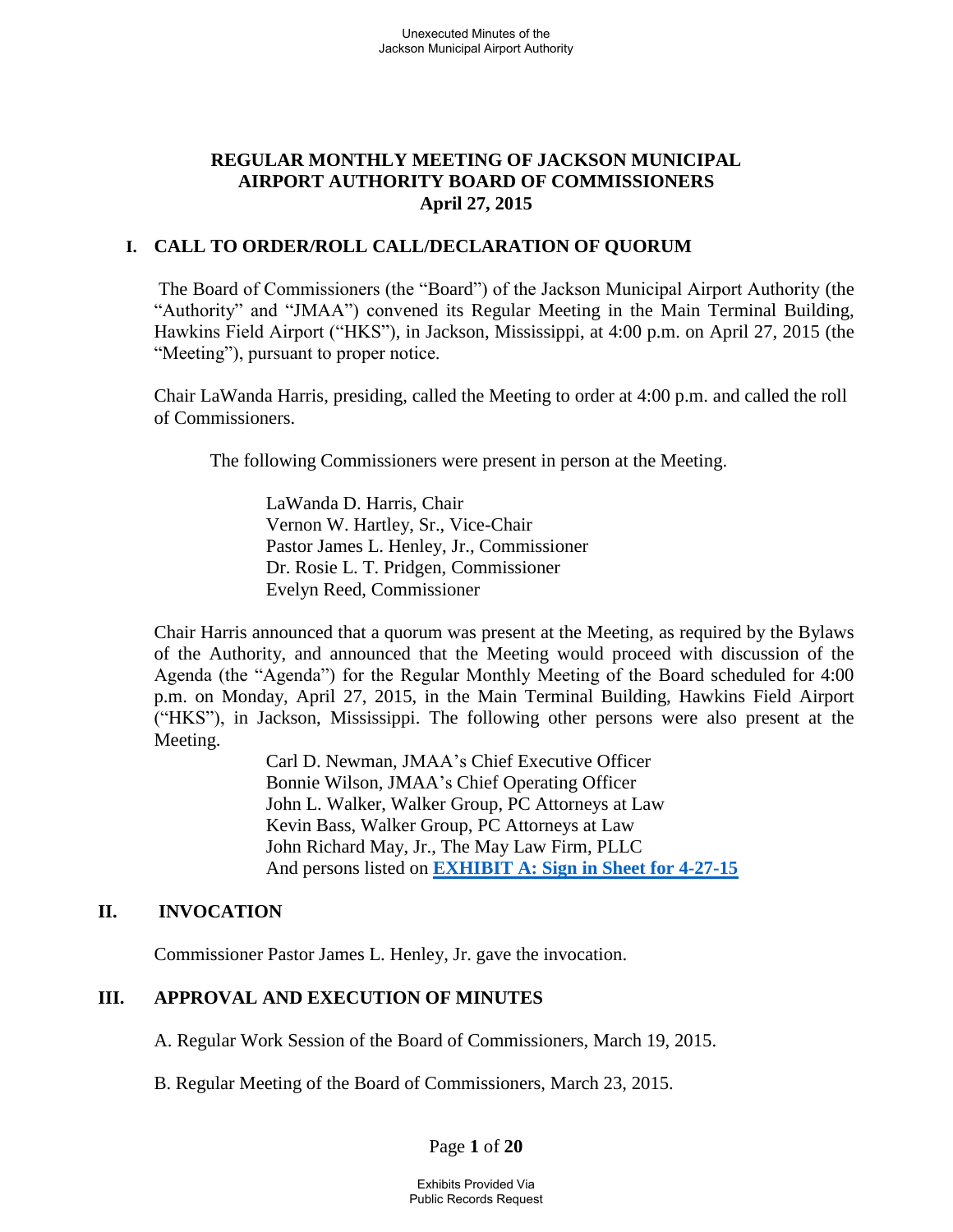## **RESOLUTION CY-2015-62**

## **APPROVAL AND EXECUTION OF MARCH MINUTES**

After discussion and review and upon the motion made by Commissioner Pastor James L. Henley, Jr., seconded by Commissioner Dr. Rosie L.T. Pridgen, the Minutes of the Regular Work Session, March 19, 2015, and the Regular Meeting, March 23, 2015, were approved by the affirmative votes of all Commissioners present, and the following resolution was made and entered.

**RESOLVED**, that the Board hereby approves the Minutes of the Regular Work Session, March 19, 2015, and the Regular Meeting of the Board of Commissioners, March 23, 2015, as presented and directs that said minutes be filed in the appropriate minute book and records of the Authority.

Yeas: Hartley, Henley, Pridgen, Harris, Reed Nays: None Abstentions: None

April 27, 2015

### **IV. PUBLIC COMMENTS**

None

### **V. REPORTS**

### **A. Chair Harris**

Chair Harris informed the public that she, along with the other Commissioners, had the pleasure to attend several ACI/NA Conferences. All Commissioners attended the 2015 ACI-NA/AAAE Airport Board & Commissioners Conference in New Orleans, Louisiana, during the period April 12-14, 2015 and Commissioners Reed, and Pastor Henley attended the ACI/NA Business of Airports Conference in Phoenix, Arizona during the period April 20-22, 2015. Chair Harris then announced that Dr. Pridgen will provide a report on the New Orleans, Louisiana ACI-NA/AAAE conference.

Commissioner Dr. Pridgen gave an overview of the 2015 ACI-NA/AAAE Airport Board & Commissioners Conference in New Orleans and highlights of various topics discussed during it. The agenda for the 2015 ACI-NA/AAAE Airport Board & Commissioners Conference is attached as an exhibit to the April 27, 2015 Monthly Meeting Minutes.

Chair Harris then invited Commissioner Reed to provide a report on the ACI/NA Business of Airports Conference in Phoenix, Arizona.

Commissioner Reed gave an overview of the ACI/NA Business of Airports Conference and

Page **2** of **20** Exhibits Provided Via Public Records Request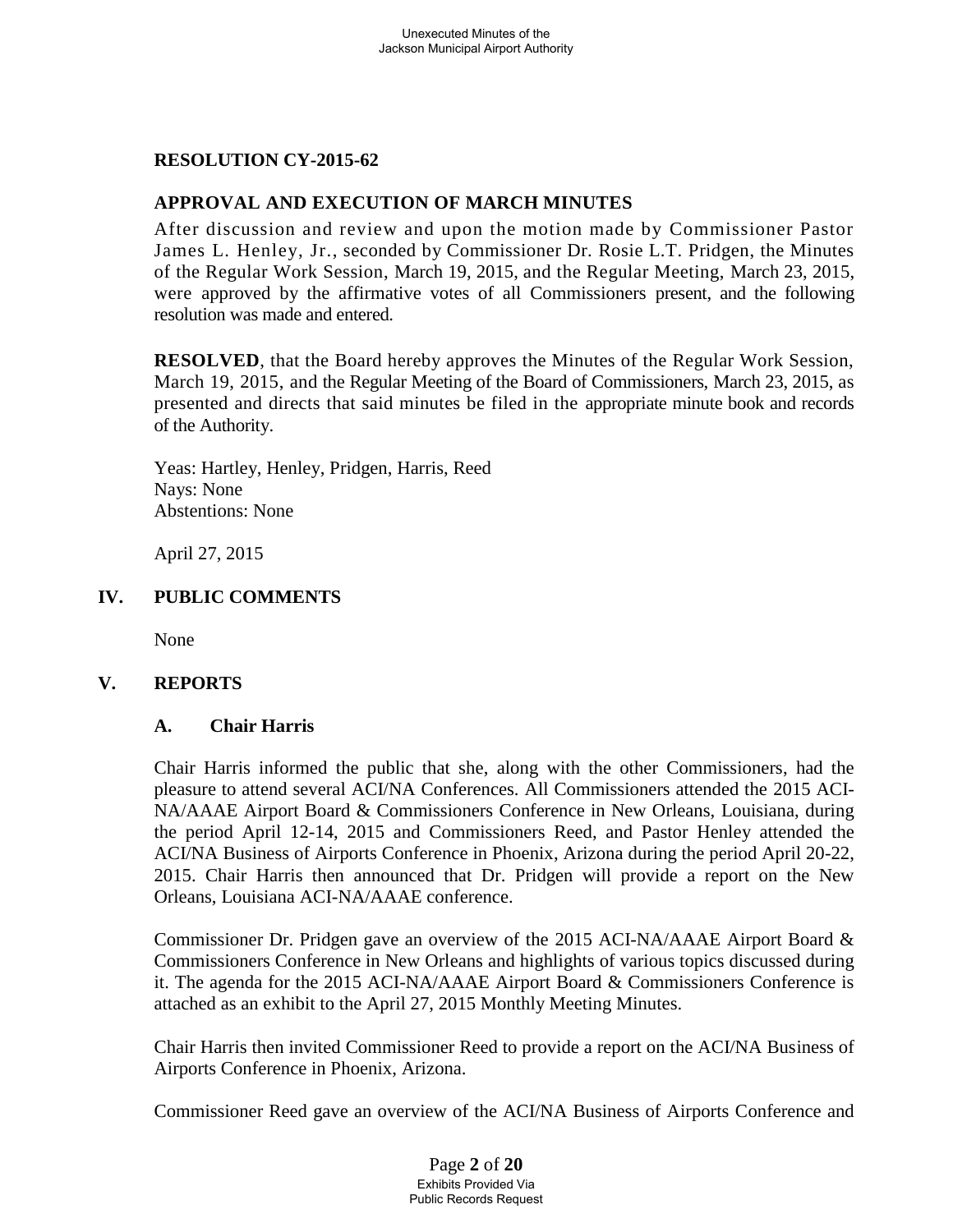highlights of various topics discussed during the conference in Phoenix. The agenda for the ACI/NA Business of Airports Conference is attached as an exhibit to the April 27, 2015 Monthly Meeting Minutes.

# **B. Chief Executive Officer**

Mr. Carl D. Newman, CEO, addressed comments to the Board as he went through Agenda items and made references to supporting documentation in the **Packet for 4-27-15 ("Packet").** The Packet is attached as an **[Exhibit](file://walker2008-1/netshare/Work/JMAA4324/BOARD%20MEETINGS/2015-02%20Board%20Meeting/Packet.pdf)** to the April 27, 2015 Regular Monthly Meeting Minutes.

| 1. Airport Project Manager Summary, Period Ending    |
|------------------------------------------------------|
| 2. Airport Activity Statistics Report, Period Ending |
|                                                      |

Mr. Newman and the Board congratulated Richard ("Tim") Bell, Airport Security Liaison in the Airport Security Department, for his selection as JMAA Employee of the Month for April, 2015, and presented the award to him. The Board then took a photograph with Mr. Bell.

Mr. Newman then recognized Mr. Will Dickson, Airport Security Manager in the Airport Security Department, for being named one of the "Top 50 under 40" in business by the Mississippi Business Journal. The Board of Commissioners and others in attendance congratulated Mr. Dickson. The Board then took a photograph with Mr. Dickson.

Mr. Newman then recognized Ms. Marlena Pickering for being named one of the "Top 50 Under 40" in the legal field. The Board of Commissioners and others in attendance congratulated Ms. Pickering.

Mr. Newman then recognized Carmiscia Ruffld, Airport Security Liaison Lead in the Airport Security Department, as he successfully completed the ANTN program and achieved Level 1, Level 2 and Level 3 certifications from the American Association of Airport Executives. The Board of Commissioners and others in attendance congratulated Mr. Ruffld. The Board then took a photograph with Mr. Ruffld.

Mr. Newman then recognized Albert Hunt, Safety & Environmental Management in the Maintenance Department, as he received a certificate for his achievement in Airport Environmental Management. The Board of Commissioners and others in attendance congratulated Mr. Hunt. The Board then took a photograph with Mr. Hunt.

 $\overline{a}$ 

<sup>1</sup>  *"Page #" refers to the page number in the meeting Packet.*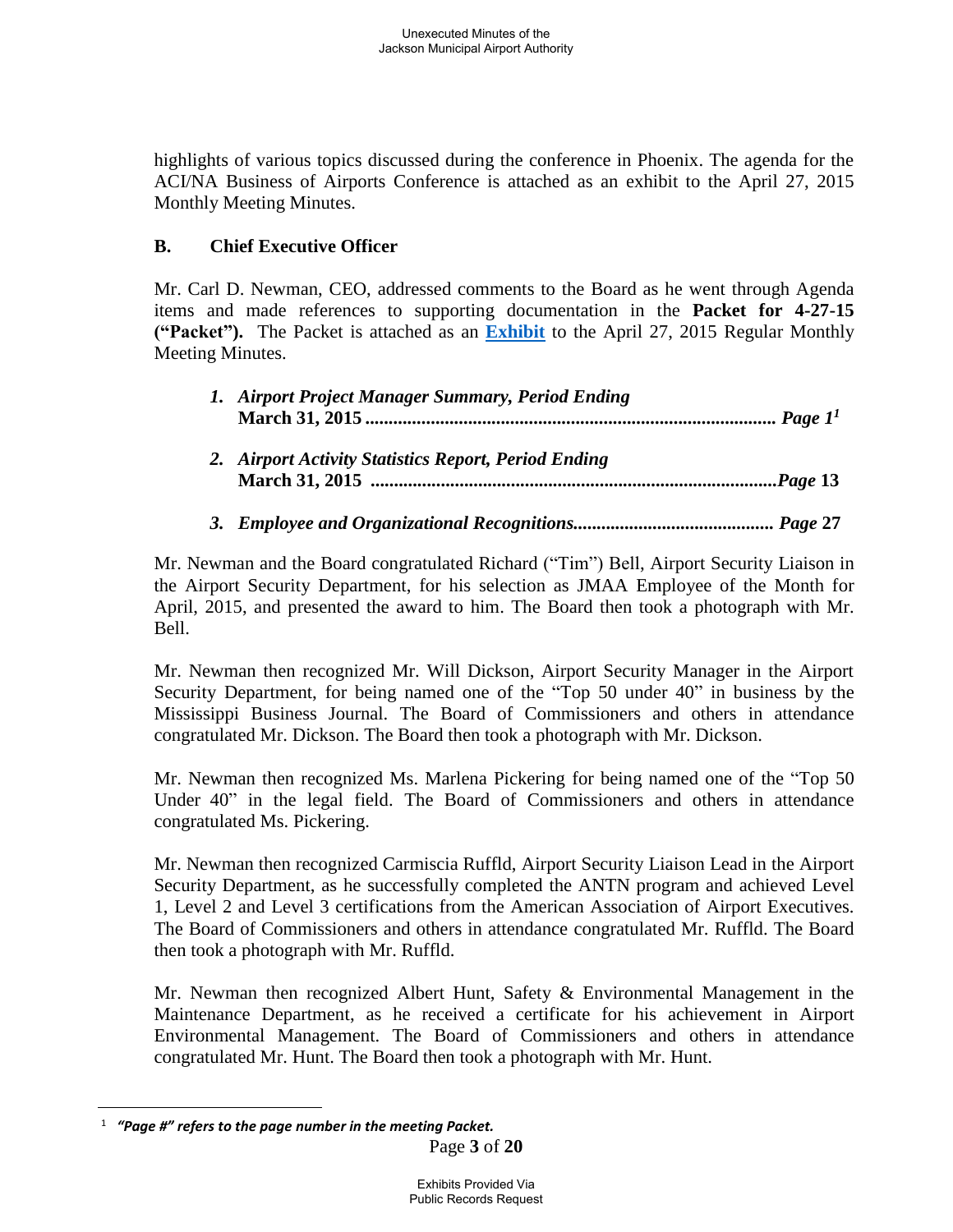### **C. Attorney**

Attorney Walker

*1. Adoption of a Resolution engaging Bond Counsel Team for Refunding of 2005 Series A and B Bonds.* 

# **RESOLUTION CY-2015-63**

# **RESOLUTION ADOPTING THE ENGAGEMENT OF A BOND COUNSEL TEAM FOR REFUNDING OF 2005 SERIES A AND B BONDS**

Upon motion by Commissioner Dr. Pridgen, seconded by Commissioner Pastor Henley, the following **RESOLUTION** was made and unanimously approved.

**WHEREAS,** the Governing Body of Jackson Municipal Airport Authority ("JMAA") desires to possibly refund all or a portion of the following JMAA bond obligations to obtain interest rate savings, enhance JMAA's annual cash flow and provide flexibility to JMAA in the financing of its projects:

- 1. \$17,200,000 of Series 2005A Tax Exempt Airport Revenue Bonds, and
- 2. \$7,775,000 Series 2005B Alternative Minimum Tax Airport Revenue Bonds; and

**WHEREAS**, the issuance of refunding bonds, or obtaining private placement with one or more bond purchasers through a purchasing agent, or obtaining direct placement loans at a fixed rate with one or more banking institutions will result in interest rate savings, enhancement of JMAA's annual cash flow and flexibility in the financing of JMAA projects.

**IT IS THEREFORE, RESOLVED** that JMAA hereby employs the May Law Firm, PLLC ("MLF") and Baker, Donelson, Bearman, Caldwell & Berkowitz, PC ("BD") to serve as Co-Bond counsel ("Co-Bond Counsel") and Walker Group PC ("WG") to serve as counsel to JMAA ("JMAA Counsel") in connection with (1) refunding JMAA bonds, or (2) obtaining private placement through a private placement agent with one or more bond purchasers. Alternatively, Co-Bond Counsel and JMAA Counsel shall work in concert to obtain a direct placement at a fixed rate with one or more banking institutions.

**IT IS THEREFORE, FURTHER RESOLVED** that if JMAA decides to proceed with the refunding, private placement, or direct placement, said attorneys from the May Law Firm PLLC ("MLF"), Baker, Donelson, Bearman, Caldwell & Berkowitz, PC ("BD") and Walker Group PC ("WG") shall seek approval from JMAA for the attorney's fees and expenses they propose to charge for their services to be performed regarding the refinancing mechanism selected by JMAA.

Yeas: Hartley, Henley, Pridgen, Harris, Reed

Page **4** of **20** Exhibits Provided Via Public Records Request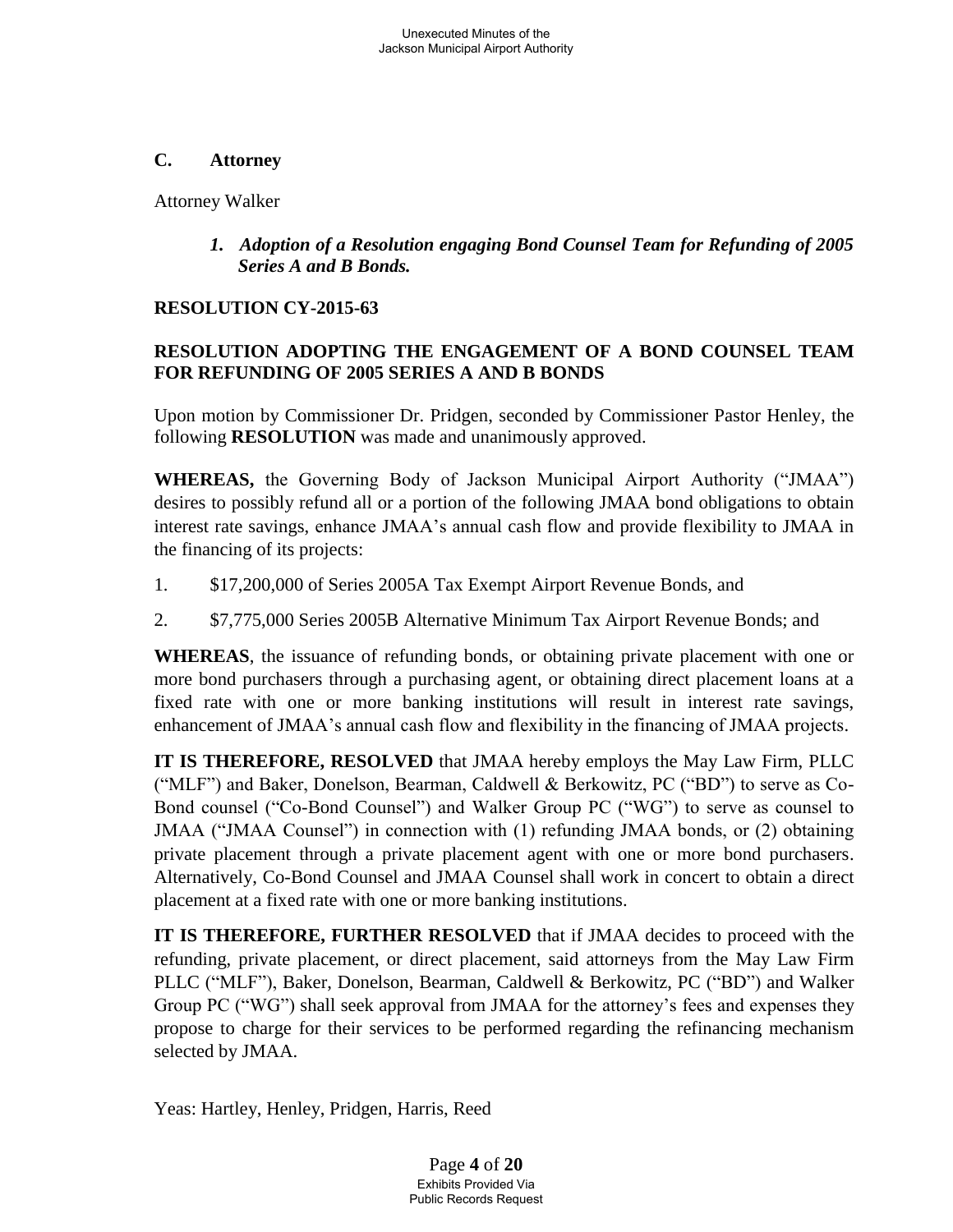Nays: None Abstentions: None

April 27, 2015

## *2.**Adoption of a Resolution to Correct Resolution CY-2015-26 as to the Agreement For Drug and/or Alcohol Testing Services.*

### **RESOLUTION CY-2015-64**

## **RESOLUTION TO CORRECT RESOLUTION CY-2015-26 THE AGREEMENT FOR DRUG AND/OR ALCOHOL TESTING SERVICES**

Upon motion by Commissioner Pastor Henley, seconded by Commissioner Dr. Pridgen, the following **RESOLUTION** was made and unanimously adopted.

**WHEREAS,** the Board, on February 23, 2015, adopted Resolution CY-2015-26 which authorized JMAA's staff to execute an agreement with MEA, Inc., of Ridgeland, Mississippi to provide drug and/or alcohol testing services, on an as needed basis, effective March 1, 2015 until September 30, 2015; and

**WHEREAS,** subsequent to the adoption of the above identified resolution, JMAA's staff learned that "First Intermed Corporation, doing business as MEA Drug Testing Consortium," an affiliated entity of "MEA, Inc.," should have been named in Resolution CY-2015-26 instead of "MEA, Inc.;" and

**WHEREAS**, Resolution CY-2015-26 needs to be corrected to name "First Intermed Corporation, doing business as MEA Drug Testing Consortium", instead of "MEA, Inc." as the entity that JMAA staff is authorized to contract with for drug and/or alcohol testing services; and

**WHEREAS,** otherwise Resolution CY-2015-26 remains the same.

**IT IS THEREFORE, RESOLVED** that Resolution CY-2015-26, adopted on February 23, 2015, is corrected to show "First Intermed Corporation, doing business as "MEA Drug Testing Consortium", instead of "MEA, Inc." as the entity with which JMAA's staff is authorized to contract for drug and/or alcohol testing services and otherwise that Resolution CY-2015-26, adopted February 23, 2015, remains the same.

Yeas: Hartley, Henley, Pridgen, Harris, Reed Nays: None Abstentions: None

April 27, 2015

Page **5** of **20**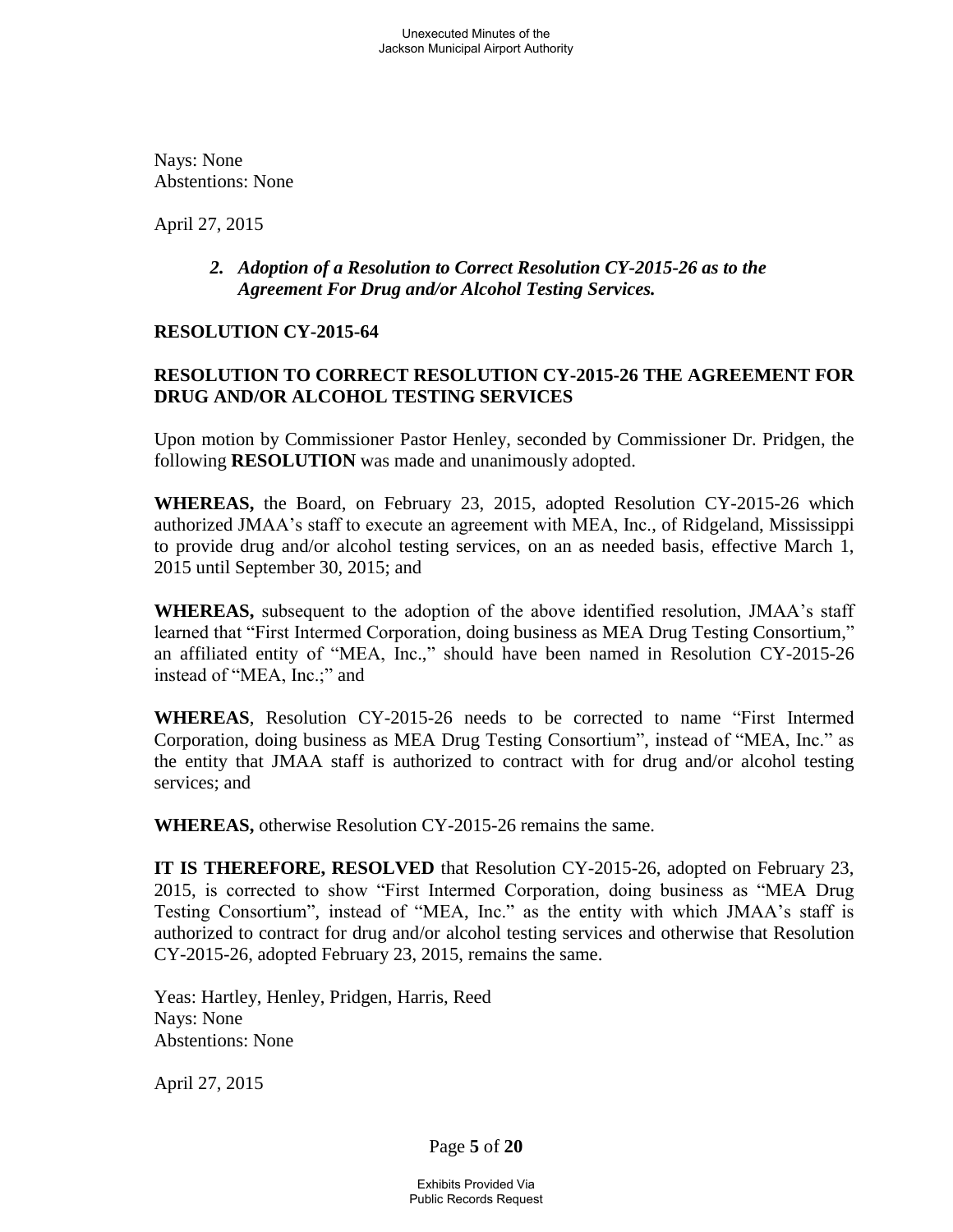*3. Adoption of a Resolution to Ratify the Procurement of the Services Identified in the Invoice of MEA Medical Clinic Pearl ("MEA") dated 2-3-15 for an Employment Physical in the Amount of \$45.00 and Authorize Payment of Said Invoice* 

### **RESOLUTION CY-2015-65**

### **RESOLUTION TO RATIFY THE PROCUREMENT OF SERVICES IDENTIFIED IN THE FEBRUARY 3RD 2015 INVOICE OF MEA MEDICAL CLINICS PEARL AND AUTHORIZE PAYMENT FOR THE SAME**

Upon motion by Commissioner Pastor Henley, seconded by Commissioner Dr. Pridgen, the following **RESOLUTION** was made and unanimously adopted.

**WHEREAS,** the Board has considered JMAA's request to ratify the procurement of a preemployment physical examination of a prospective JMAA employee by Ms. Rhonda Knight, on or before November 3, 2014, from MEA Medical Clinics Pearl and authorize JMAA's staff to pay the invoice of MEA Medical Clinics Pearl ("MEA"), dated 2/3/15, for an Employment Physical in the amount of \$45.00. The Board further considered the certificate of Ms. Rhonda Knight, Director of Human Resources and Administration of Jackson Municipal Airport Authority ("JMAA"), which was provided to the Board during the April 23, 2015 Work Session and which is attached as an exhibit to the Minutes of the April 27, 2015 Monthly Board Meeting; and

**IT IS THEREFORE, RESOLVED** that the Board, after considering the certificate of Ms. Rhonda Knight, Director of Human Resources and Administration of Jackson Municipal Airport Authority ("JMAA"), ratifies the procurement pre-employment physical examination of a prospective JMAA employee by Ms. Rhonda Knight, on or before November 3, 2014, from MEA Medical Clinics Pearl and authorizes JMAA's staff to pay the invoice of MEA Medical Clinics, Pearl ("MEA"), dated 2/3/15, for an Employment Physical in the amount of \$45.00. The certificate was provided to the Board during the April 23, 2015 Work Session and is attached as an exhibit to the Minutes of the April 27, 2015 Monthly Board Meeting.

Yeas: Hartley, Henley, Pridgen, Harris, Reed Nays: None Abstentions: None

April 27, 2015

## **VI. ACTION ITEMS**

### **A. Financial Matters**

**1.** *Financial Reports for March 2015*

a. Balance Sheet: Accept..............................................................Page 28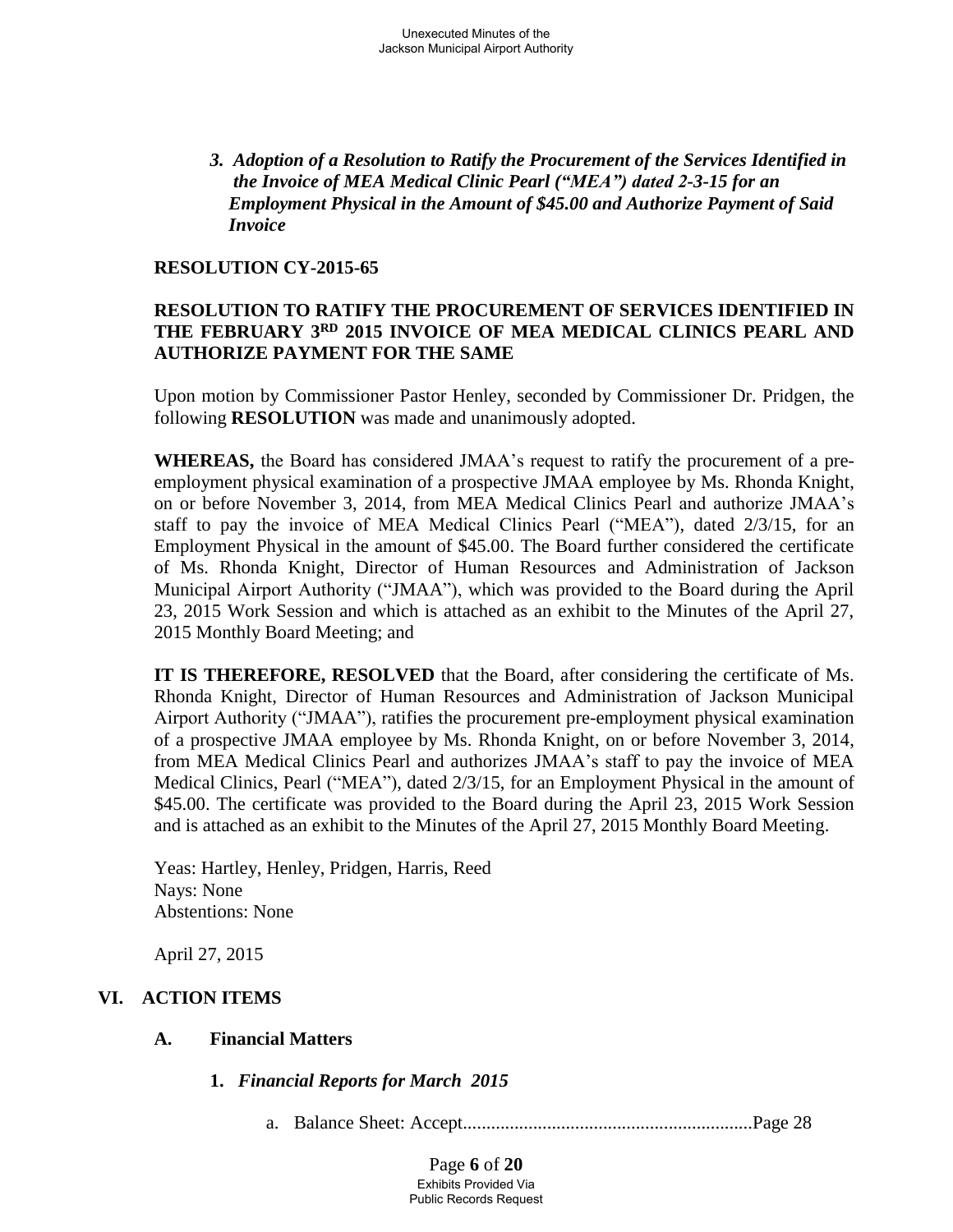b. Income Statement: Accept........................................................Page 29

Mr. Newman directed the Board's attention to the Balance Sheet, Income Statement and Claims Docket for March, 2015 included in the Packet.

## **RESOLUTION CY-2015-66**

## **RESOLUTION ACCEPTING/APPROVING MARCH FINANCIAL REPORTS**

Upon motion by Vice Chair Hartley, seconded by Commissioner Pastor Henley, the following **RESOLUTION** was made and approved by unanimous vote.

**WHEREAS,** the Board of Commissioners (the "Board") of the Jackson Municipal Airport Authority (the "Authority") has reviewed and considered the Authority's Balance Sheet and Income Statement ("the Financial Reports") for the month and period ending March 31, 2015, which was included in the Packet, pages 28-31, and was distributed to the Board prior to the April 27, 2015 Regular Meeting of the Board.

**IT IS THEREFORE, RESOLVED** that the Board hereby accepts and approves the Financial Reports: Balance Sheet and Income Statement for March, 2015.

Yeas: Hartley, Henley, Pridgen, Harris, Reed Nays: None Abstentions: None

April 27, 2015

*c*. Claims Docket for March 2015: Approve……………...…....... Page 32

### **RESOLUTION CY-2015-67**

### **RESOLUTION APPROVING CLAIMS DOCKET**

Upon motion by Vice Chair Hartley, seconded by Commissioner Dr. Pridgen, the following **RESOLUTION** was made and unanimously approved.

**WHEREAS**, the Board of Commissioners (the "Board") of the Jackson Municipal Airport Authority (the "Authority") has reviewed and considered the Authority's Claims Docket ("Claims") for the month and period ending March 31, 2015, which were included in the Packet, pages 32-37, and was distributed to the Board prior to the April 27, 2015, Regular Meeting of the Board.

**IT IS THEREFORE, RESOLVED** that the Board hereby authorizes payment of the Claims in the amount of \$885,304.95.

Page **7** of **20**

Exhibits Provided Via Public Records Request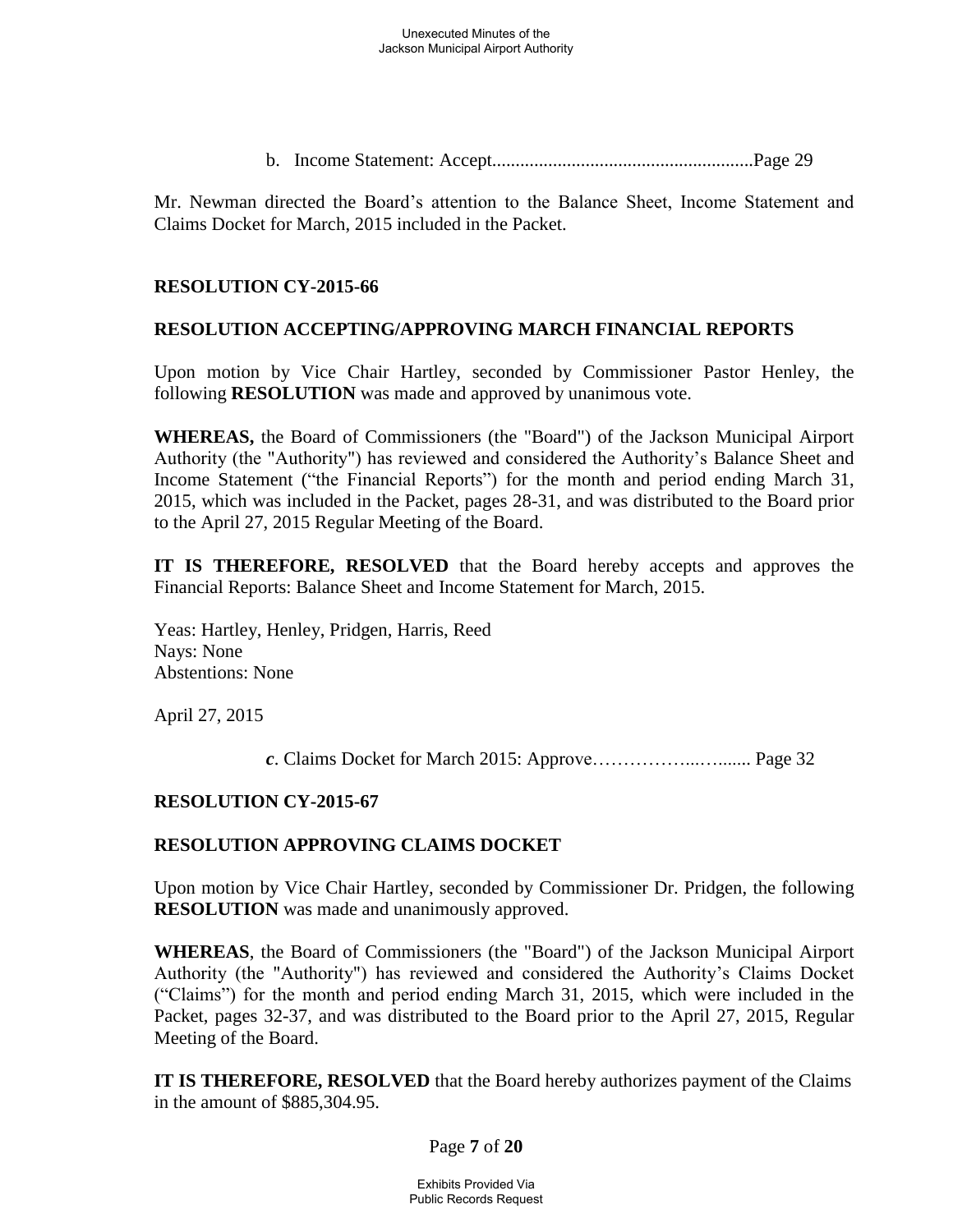Yeas: Hartley, Henley, Pridgen, Harris, Reed Nays: None Abstentions: None

April 27, 2015

d. Quarterly Statistics…………………………………………..Page 38

There were no actions taken pertaining to the Quarterly Statistics.

## **2**. **Early Issues**

None

### **B. Service Agreements**

## *1. JMAA Contract No. 14-051, Financial Consulting, JMAA: Authorize Modification to Agreement (Public Financial Management, Inc.)….Page 41*

Regarding the requested modification of JMAA's agreement with Public Financial Management, Inc. ("PFM"), Mr. Newman stated that PFM fees for its work as to the refunding of JMAA's bonds is included in the proposed new agreement amount of \$42, 070.00. Also JMAA will encourage PFM to seek DBE's to work with it on its work for JMAA.

### **RESOLUTION CY-2015-68**

## **RESOLUTION AS TO MODIFYING THE CURRENT PROFESSIONAL SERVICES AGREEMENT WITH PUBLIC FINANCIAL MANAGEMENT, INC. AND EXTENDING THE TIME OF THE AGREEMENT THROUGH DECEMBER 2015.**

Upon motion by Commissioner Reed, seconded by Vice Chair Hartley, the following **RESOLUTION** was made and unanimously approved.

**WHEREAS**, the Board has considered the request of JMAA's staff for Authority to execute a modification to the current professional services agreement for the financial consulting and related financial management services with Public Financial Management, Inc. ("PFM"), Pennsylvania Corporation with an office in Largo, Florida, to extend the term of the agreement through December 2015, and increase in the contract in the amount of \$22,070.00; and

**WHEREAS,** the current agreement expires July 31, 2015 and states that fees and expenses are not to exceed \$20,000.00. Therefore, the new total contract amount, with the extension, will be \$42,070.00; and

**WHEREAS,** the Board finds that such request, which is more fully explained in

Page **8** of **20** Exhibits Provided Via Public Records Request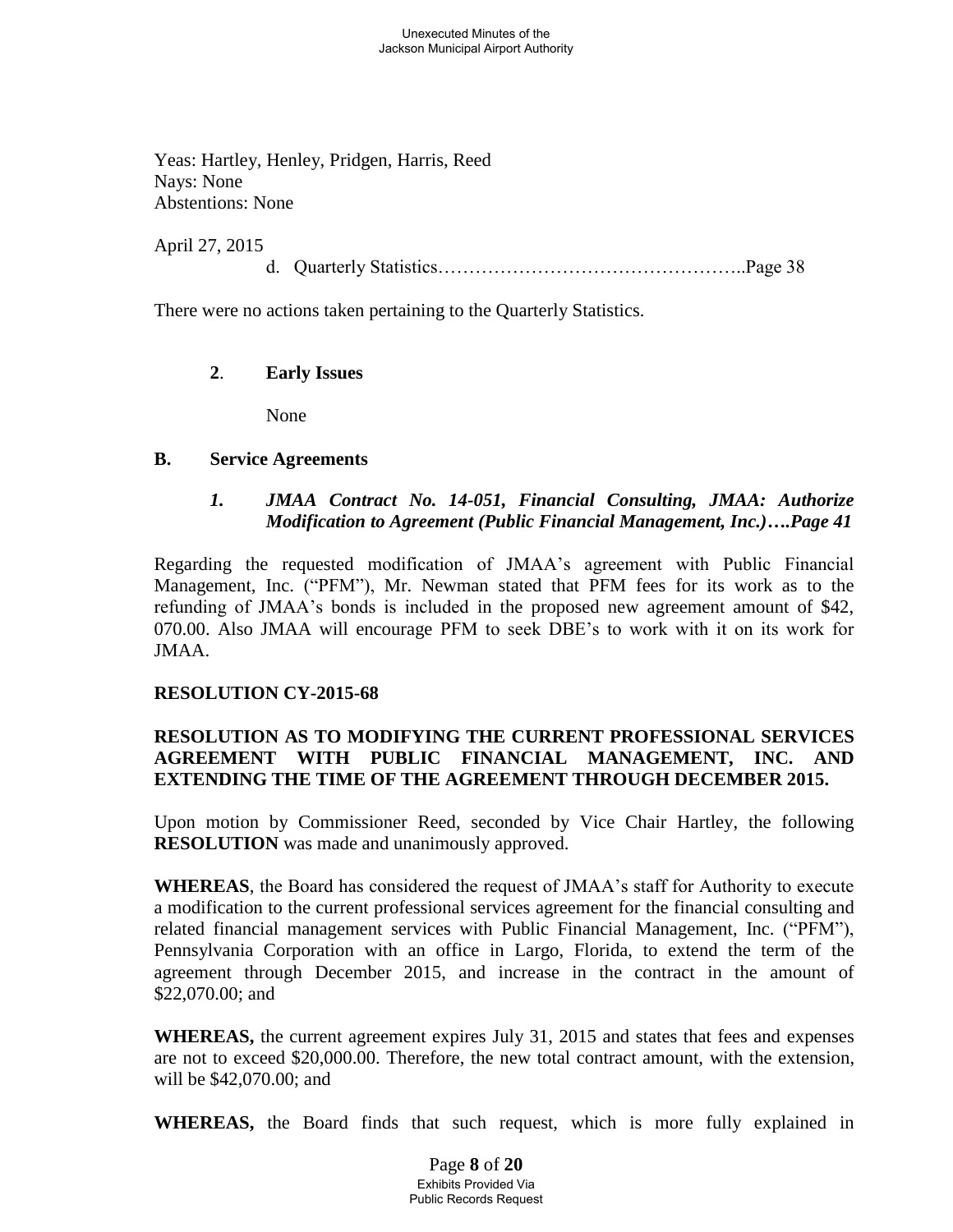Memorandum No. Finance 2015-27, at pages 41-42 of the Packet, ought to be granted.

**IT IS THEREFORE, RESOLVED** that JMAA's staff is authorized to execute a modification to the current professional services agreement for Financial Consulting and related Financial Management Services with Public Financial Management, Inc. ("PFM"), at Pennsylvania Corporation with an office in Largo, Florida, to extend the term of the agreement through December 2015 and increase in the contract in the amount of \$22,070.00. Therefore, the new total contract amount with the extension, shall be \$42,070.00. The Board finds that such request is more fully explained in Memorandum No. Finance 2015-27, at pages 41-42 of the Packet.

 Yeas: Hartley, Pridgen, Harris, Reed, Henley Nays: None Abstentions: None

April 27, 2015

### *2*. *Financial Consulting, JMAA: Authorize Solicitation of Proposals…Page 43*

### **RESOLUTION CY-2015- 69**

## **RESOLUTION AS TO SOLICITING PROPOSALS FOR FINANCIAL ADVISORY SERVICES**

Upon motion by Vice Chair Hartley, seconded by Commissioner Reed, the following **RESOLUTION** was made and unanimously approved.

**WHEREAS,** the Board has considered staff's request for authority to solicit proposals from financial management and planning consultants, with experience in the field of aviation financial management, to support the professional financial management staff in the development of a financial management plan for public financing related services and to provide highly technical consulting services on funds' management issues for the Jackson Municipal Airport Authority ("JMAA").

**WHEREAS,** the base term of this agreement will be for 3 years, with two renewal options for one year each, and an option to cancel if dissatisfied with services; and

**WHEREAS,** the Board finds that such request, which is more fully explained in the memorandum dated April 7, 2015 at pages 43-45 of the Packet, ought to be granted.

**IT IS THEREFORE, RESOLVED** that JMAA's staff is authorized to solicit proposals from financial management and planning consultants with experience in the field of aviation financial management to support the professional financial management staff in the development of a financial management plan for public financing related services and to provide highly technical consulting services on funds' management issues for the Jackson

Page **9** of **20**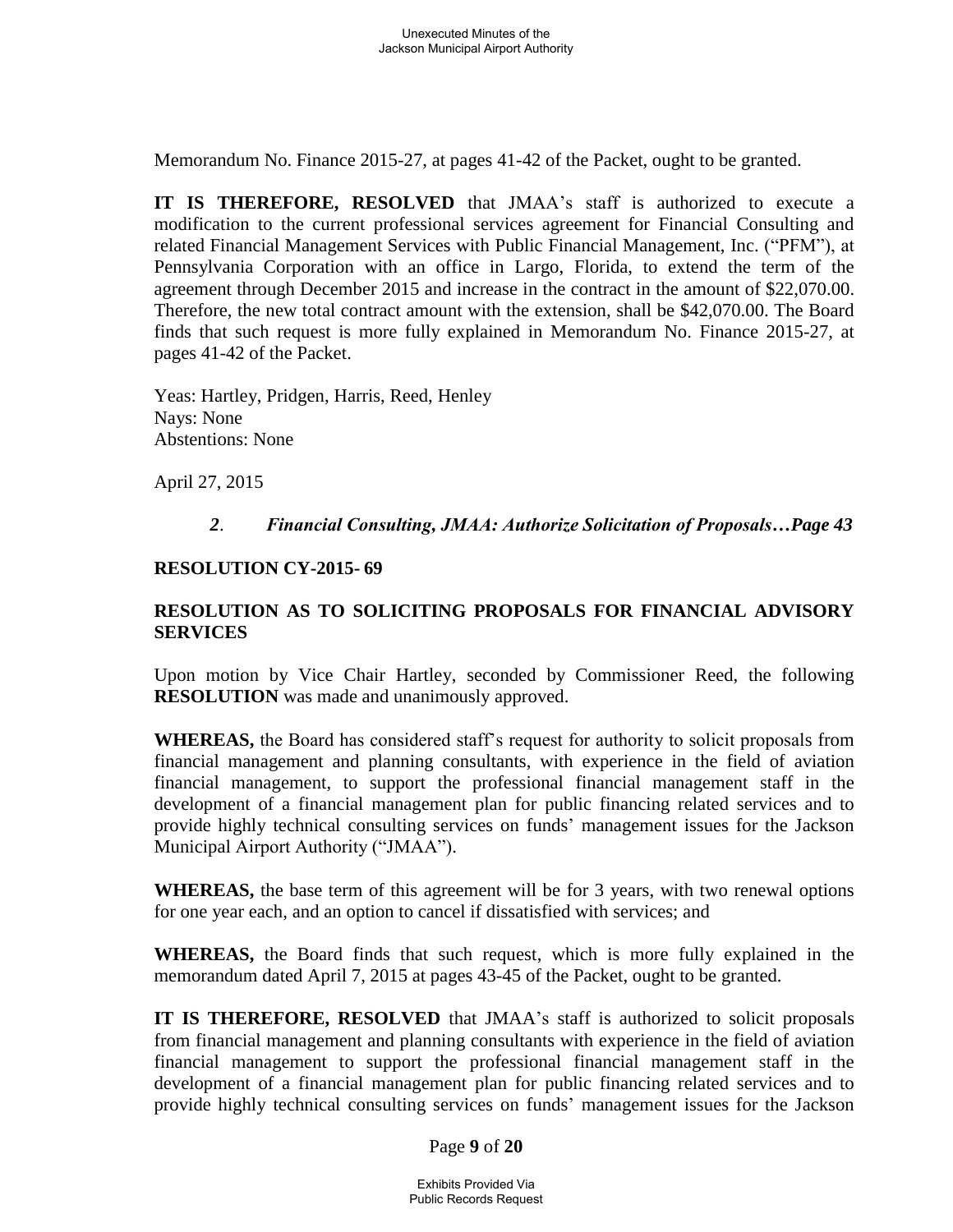Municipal Airport Authority ("JMAA"). The base term of this agreement will be for 3 years, with two renewal options for one year each, and an option to cancel if dissatisfied with services. Further, such request is more fully explained in the memorandum dated April 7, 2015 at pages 43-45 of the Packet.

Yeas: Hartley, Pridgen, Harris, Reed, Henley Nays: None Abstentions: None

April 27, 2015

*3. Bond Underwriting Services in Support of Refinancing, JMAA: Authorize Solicitation of Proposals………………………………………………Page 46*

## **RESOLUTION CY-2015-70**

# **RESOLUTION AS TO SOLICITING PROPOSALS FOR BOND UNDERWRITING/INVESTMENT BANKING SERVICES**

Upon motion by Commissioner Pastor Henley, seconded by Commissioner Reed, the following **RESOLUTION** was made and unanimously approved.

**WHEREAS**, the Board has considered the request of JMAA's staff for authority to solicit proposals from firms to provide Bond Underwriting/Investment Banking services to assist in the preparation, dissemination, and marketing of bond documents and the sale of the Jackson Municipal Airport Authority's ("JMAA") Series 2005A Tax Exempt Airport Revenue Bonds and Series 2005B Alternative Minimum Tax Airport Revenue Bonds. The Board finds that such request, which is more fully explained in the memorandum dated April 7, 2015, at pages 46-48, in the Packet, ought to be granted.

**IT IS THEREFORE, RESOLVED** that JMAA's staff is authorized to solicit proposals from firms to provide Bond Underwriting/Investment Banking services to assist in the preparation, dissemination, and marketing of bond documents and the sale of the Jackson Municipal Airport Authority's ("JMAA") Series 2005A Tax Exempt Airport Revenue Bonds and Series 2005B Alternative Minimum Tax Airport Revenue Bonds. Further, such request is more fully explained in the memorandum dated April 7, 2015, at pages 46-48, of the Packet.

Yeas: Hartley, Pridgen, Harris, Reed, Henley Nays: None Abstentions: None

April 27, 2015

*4. Request for Proposal for Bank Loans, JMAA: Authorize Solicitation of Proposal……………………………………………………………….Page 49*

> Page **10** of **20** Exhibits Provided Via Public Records Request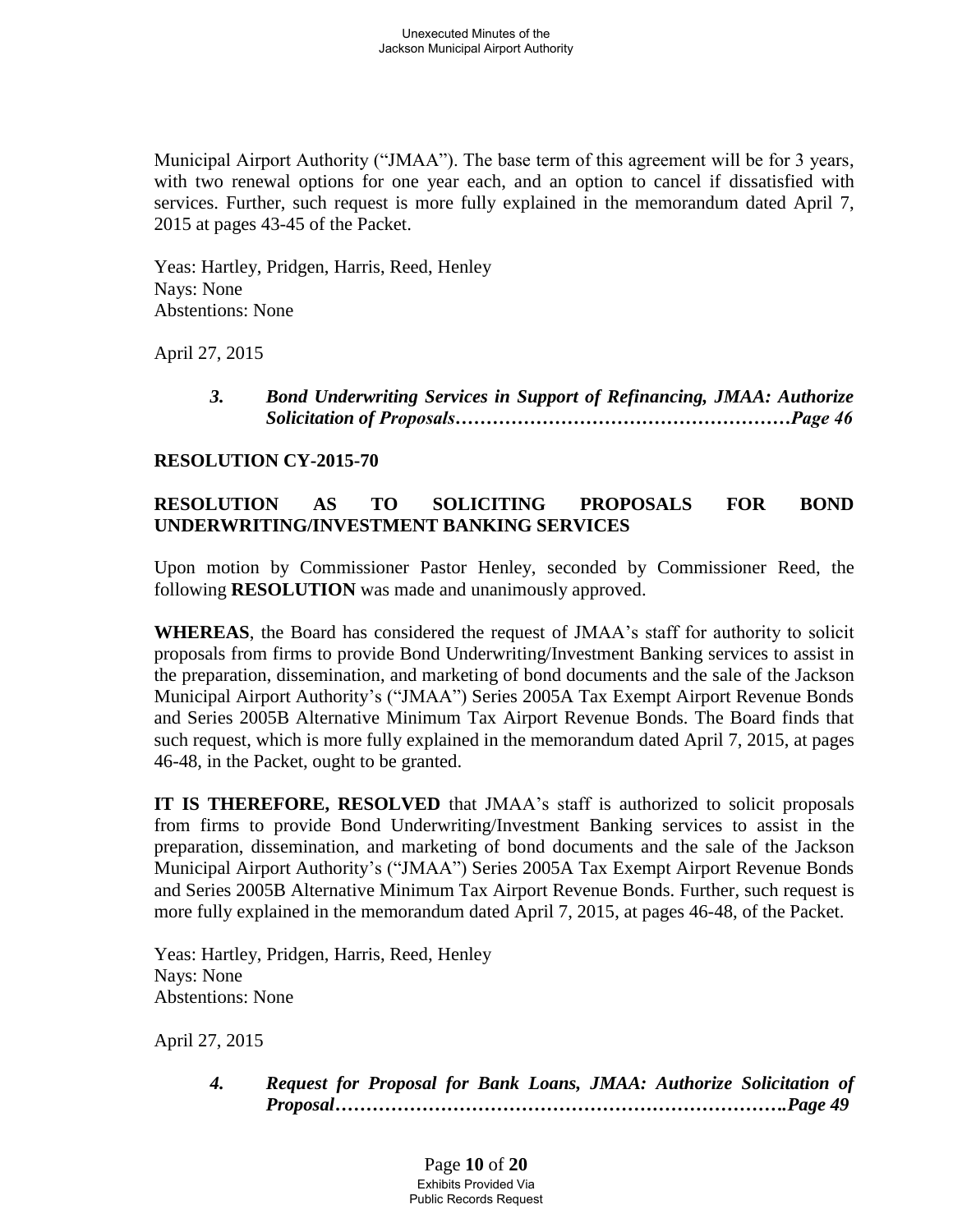### **RESOLUTION CY-2015-71**

### **RESOLUTION AS TO SOLICITING PROPOSALS FROM BANKING INSTITUTIONS TO PURCHASE DIRECT PLACEMENT BONDS FROM JMAA**

Upon motion by Commissioner Pastor Henley, seconded by Vice Chair Hartley, the following **RESOLUTION** was made and unanimously approved.

**WHEREAS**, the Board has considered the request of JMAA's staff for authority to solicit proposals from banking institutions interested in purchasing fixed rate direct placement bonds in the amount of up to \$26 million (including insurance costs and any accrued interest up to the redemption date, offset by interest deposits paid to the Trustee) so that JMAA can refinance up to \$25 million of its existing long term debt; and

**WHEREAS,** staff is considering refunding \$17,200,00.00 of JMAA's Series 2005A Tax Exempt Airport Revenue Bonds and \$7,775,000.00 of the Series 2005B Alternative Minimum Tax Airport Revenue Bonds, a total of \$24,975,000.00 of revenue bond debt; and

**WHEREAS,** the Board finds that such request, which is fully explained in the memorandum dated April 7, 2015, at pages 49-51 of the Packet, ought to be granted.

**IT IS THEREFORE, RESOLVED** that JMAA's staff is authorized to solicit proposals from banking institutions interested in purchasing fixed rate direct placement bonds of up to \$26 million (including insurance costs and any accrued interest up to the redemption date, offset by interest deposits paid to the Trustee) so that JMAA can refinance up to \$25 million in existing long term debt. Said existing long term debt consist of \$17,200,00.00 of Series 2005A Tax Exempt Airport Revenue Bonds and \$7,775,000.00 of Series 2005B Alternative Minimum Tax Airport Revenue Bonds, which is a total of \$24,975,000.00 of revenue bond debt. Further, such request is fully explained in the memorandum dated April 7, 2015, at pages 49-51 of the Packet.

Yeas: Hartley, Pridgen, Harris, Reed, Henley Nays: None Abstentions: None

April 27, 2015

*5. JMAA Project No. 002-15, Public Parking Access and Revenue Control System Replacement, JAN: Authorize Agreement (RPS/AJA of Jackson Consulting, LLP)…………………………………………………...…Page 52*

#### **RESOLUTION CY-2015-72**

### **RESOLUTION AS TO AN AGREEMENT WITH RPS/AJA OF JACKSON, LLP FOR THE REPLACEMENT OF THE PUBLIC PARKING REVENUE CONTROL**

#### Page **11** of **20**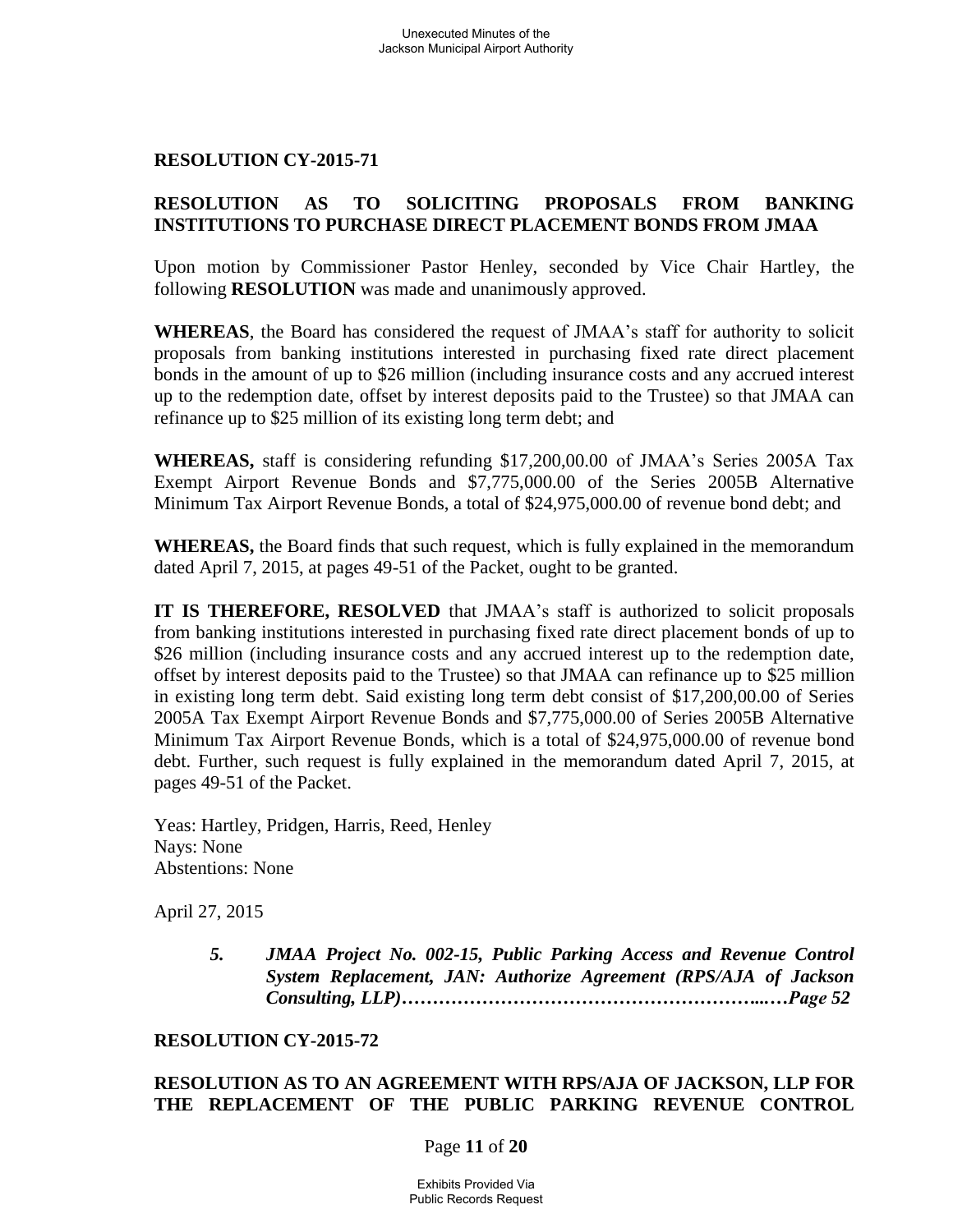# **SYSTEM**

Upon motion by Commissioner Pastor Henley, seconded by Commissioner Dr. Pridgen, the following **RESOLUTION** was made and unanimously approved.

**WHEREAS,** the Board has considered the request of JMAA's staff for authority to enter into an agreement with RPS/AJA of Jackson, LLP, a registered Mississippi Limited Liability Partnership, that provides consulting services. The partners are Republic Parking System Inc., and AJA Management and Technical Services, Inc. ("RPS/AJA"). The services to be provided are an assessment of the existing automated Revenue Control System ("RCS"), new design recommendations, procurement specifications, construction reviews and administrative services in support of replacing the existing automated RCS in use at the public parking facilities of Jackson-Medgar Wiley Evers International Airport (JAN). The agreement will commence when executed by JMAA and RPS/AJA and will continue through the completion of the Revenue Control System Replacement Project. The fees for services of RPS/AJA shall not exceed \$70,220.00. The Board finds that such request, which is more fully explained in the memorandum dated April 7, 2015, at pages 52-54 of the Meeting Packet, ought to be granted.

**IT IS THEREFORE, RESOLVED** that JMAA's staff is authorized to enter into an agreement with RPS/AJA of Jackson, LLP, a registered Mississippi Limited Liability Partnership to provide services which include an assessment of the existing automated Revenue Control System ("RCS"), new design recommendations, procurement specifications, construction reviews and administrative services in support of replacing the existing automated RCS currently in use at the public parking facilities of Jackson-Medgar Wiley Evers International Airport (JAN). The agreement will commence when executed by JMAA and RPS/AJA and will continue through the completion of the Revenue Control System Replacement Project. The fees for the services of RPS/AJA shall not exceed \$70,220.00. Further, such request is more fully explained in the memorandum dated April 7, 2015, at pages 52-54 of the Packet.

Yeas: Hartley, Pridgen, Harris, Reed, Henley Nays: None Abstentions: None

April 27, 2015

*6. Executive Recruitment for Chief Financial Officer, JMAA: Authorize Agreement (Eric L. Mercado/dba/Aviation Career Services)…..........Page* **55**

## **RESOLUTION CY-2015-73**

## **RESOLUTION AS TO PROFESSIONAL SERVICE AGREEMENT WITH ERIC L. MERCADO/DBA/AVIATION CAREER SERVICES ("ACS")**

Upon motion by Commissioner Reed, seconded by Vice Chair Hartley, the following

Page **12** of **20** Exhibits Provided Via Public Records Request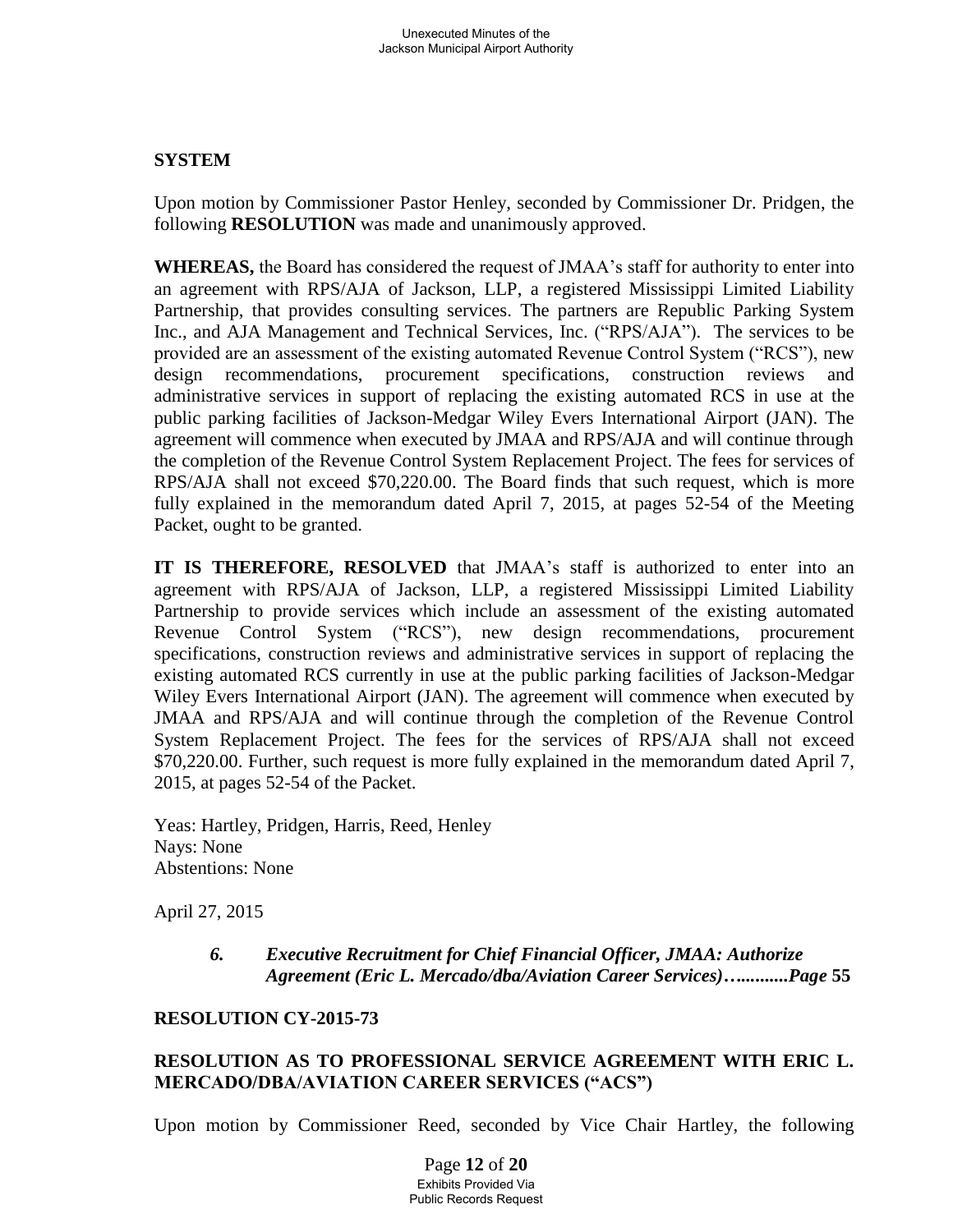**RESOLUTION** was made and unanimously approved.

**WHEREAS,** the Board has considered the request of JMAA's staff for authority to execute a professional service agreement with Eric L. Mercado/dba/Aviation Career Services ("ACS"), a minority owned sole proprietorship, licensed in California, to provide services in support of the recruitment of a Chief Financial Officer ("CFO") for the Jackson Municipal Airport Authority ("JMAA"). The proposed term of the agreement is for four (4) calendar months from the date of the execution of the contract. The fees for services and associated expenses shall not exceed \$22,600.00; and

**WHEREAS,** the Board finds that such request, which is more fully explained in the memorandum dated April 7, 2015, at pages 55-57 of the Packet, ought to be granted.

**IT IS THEREFORE, RESOLVED,** that JMAA's staff is authorized to execute a professional service agreement with Eric L. Mercado/dba/Aviation Career Services ("ACS"), a minority owned sole proprietorship, licensed in California, to provide services in support of the recruitment of a Chief Financial Officer ("CFO") for the Jackson Municipal Airport Authority ("JMAA"). The proposed term of the agreement is for four (4) calendar months from the date of the execution of the contract and the fees for services, and associated expenses, shall not exceed \$22,600.00. Further such request is more fully explained in the memorandum dated April 7, 2015, at pages 55-57, of the Packet.

Yeas: Hartley, Pridgen, Harris, Reed, Henley Nays: None Abstentions: None

April 27, 2015

*7. JMAA Contract No. 14-041, Maintenance Agreement for Fingerprint System, JMAA: Authorize Renewal of Agreement (Cross Match Technologies, Inc…………………………………………..………….Page* **58** 

## **RESOLUTION CY-2015-74**

# **RESOLUTION AS TO THE RENEWAL OF THE AGREEMENT WITH CROSSMATCH TECHNOLOGIES, INC. FOR THE COLLECTION AND STORAGE OF DIGITAL FINGERPRINT DATA.**

Upon motion by Commissioner Dr. Pridgen, seconded by Vice Chair Hartley, the following **RESOLUTION** was made and unanimously approved.

**WHEREAS,** the Board has considered the request of JMAA's staff for authority to (i) execute a renewal to the existing maintenance agreement with Cross Match Technologies, Inc. of Palm Beach Gardens, Florida (CrossMatch). The term of the agreement will be for one (1) year, with an option to renew for two (2) additional years at the discretion of the

### Page **13** of **20**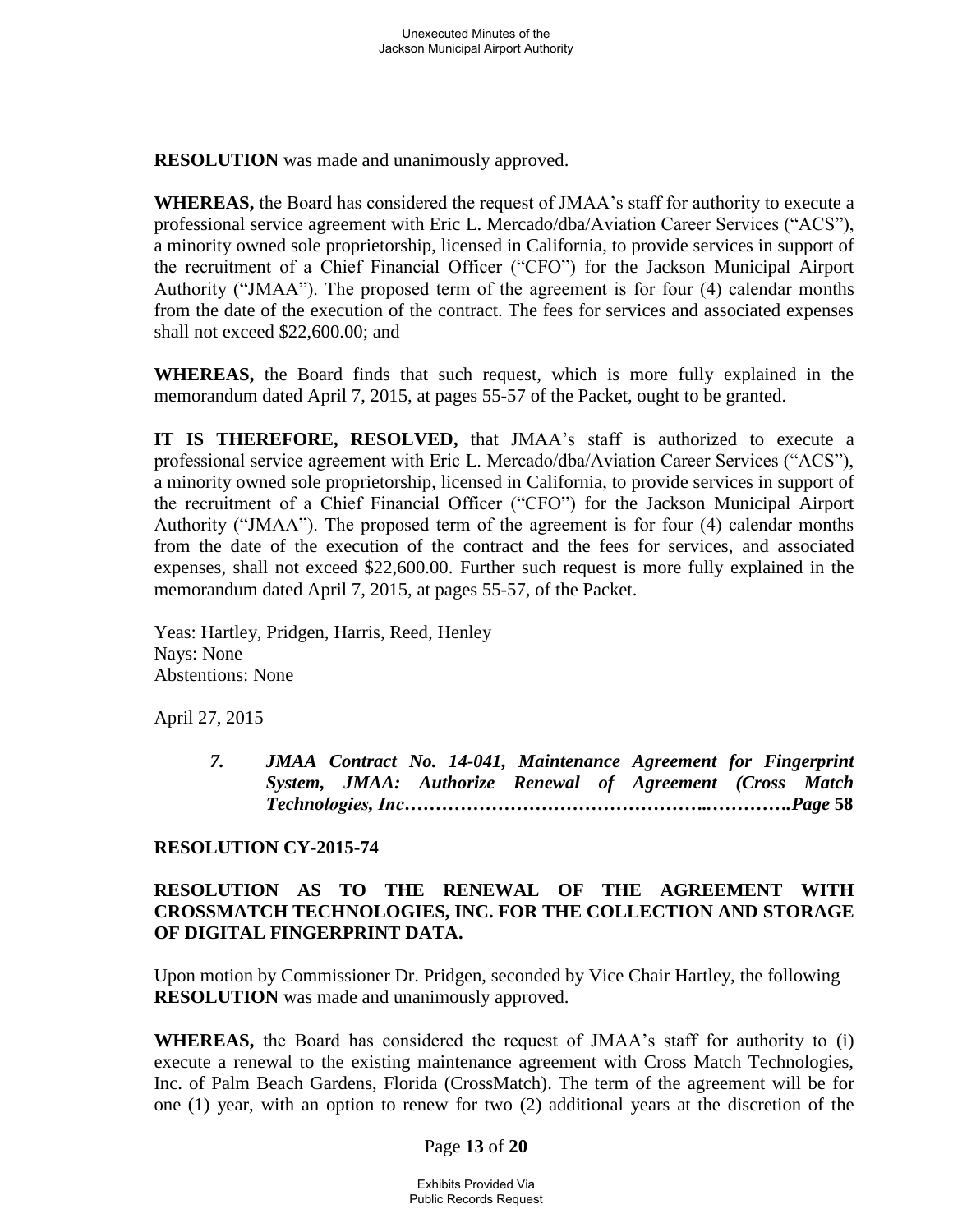Jackson Municipal Airport Authority ("JMAA"). The annual fee for the maintenance agreement shall not exceed \$2,321.60; and

**WHEREAS,** the Board finds that such request, which is more fully explained in the memorandum dated April 8, 2015, at pages 58-59 of the Packet, ought to be granted.

**IT IS THEREFORE, RESOLVED** that JMAA's staff is authorized to (i) execute a renewal to the existing maintenance agreement with Cross Match Technologies, Inc. of Palm Beach Gardens, Florida (CrossMatch). The term of the agreement will be for one (1) year, with an option to renew for two (2) additional years at the discretion of Jackson Municipal Airport Authority ("JMAA"). The annual fee for the maintenance agreement shall not exceed \$2,321.60. Further, such requests is more fully explained in the memorandum dated April 8, 2015 at pages 58-59 of the Packet.

 Yeas: Hartley, Pridgen, Harris, Reed, Henley Nays: None Abstentions: None

April 27, 2015

# **C. Construction Projects**

None.

## **D. Procurements**

None.

## **E. Grants**

None.

Mr. Newman informed the Board that JMAA's staff has submitted an application for a grant from the Mississippi Department of Transportation Multi-Modal Transportation Improvement Grant Fund and he will provide the Board with status updates as they occur. He further stated that JMAA's application will be reviewed, along with other grant applicants, and applications are then ranked through a priority system. The priority system determines the grant applicants that are awarded a portion of the grant funds and \$500,000.00 is the maximum grant amount JMAA can receive as to this grant application.

# **F. Other Matters**

Mr. Newman then directed the Board's attention to the following Agenda items and requests for the Board's approval.

 *1. State of Mississippi, Department of Finance and Administration-Office Air*

Page **14** of **20** Exhibits Provided Via Public Records Request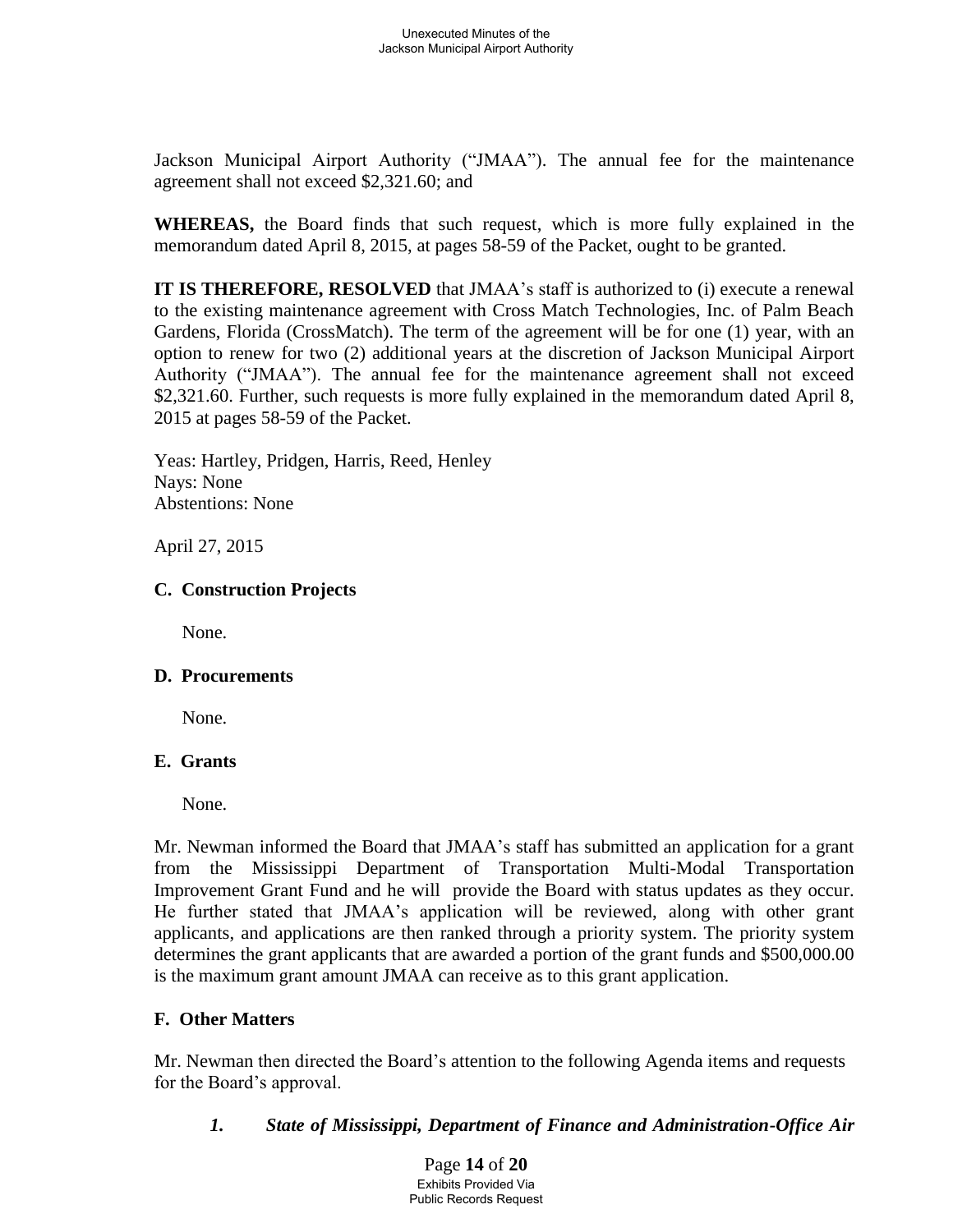*Transport Services, Ground Lease, JAN: Approve Renewal of Lease …….……………………………………………………………………Page 60* 

### **RESOLUTION CY-2015-75**

## **RESOLUTION AS TO A LEASE AGREEMENT WITH THE STATE OF MISSISSIPPI DEPARTMENT OF FINANCE AND ADMINISTRATION-OFFICE OF AIR TRANSPORT SERVICES ("OATS")**

Upon Motion by Commissioner Pastor Henley, seconded by Commissioner Reed, the following **RESOLUTION** was made and unanimously approved.

**WHEREAS**, the Board has considered JMAA's staff request for (i) authority to execute a one (1) year, at an annual rent of \$3,125.00, ground lease for 12,500 square feet of land at the Jackson-Medgar Wiley Evers International Airport ("JAN") with the State of Mississippi Department of Financing and Administration - Office of Air Transport Services ("OATS") at an annual rent of \$3,125.00, and (ii) approval of the proposed project budget in the amount of \$300.00; and

**WHEREAS,** the Board finds that such requests, which are more fully explained in a memorandum dated April 2, 2015 at pages 60-61 of the Packet, ought to be granted.

**IT IS THEREFORE, RESOLVED** that JMAA's staff is (i) authorized to execute a ground lease for 12,500 square feet of land at the Jackson-Medgar Wiley Evers International Airport ("JAN") with the State of Mississippi Department of Financing and Administration - Office of Air Transport Services ("OATS") at an annual rent of \$3,125.00; and (ii) approved as to the project budget in the amount of \$300.00. Further, such requests are more fully explained in a memorandum dated April 2, 2015 at pages 60-61 of the Packet.

Yeas: Hartley, Pridgen, Harris, Reed, Henley Nays: None Abstentions: None

April 27, 2015

*2. Non-Revenue Ground Lease Renewal for Air Traffic Control Tower ("ATCT"), HKS: Approval Renewal of Lease (Federal Aviation Administration)………………....……..………………………………Page 62* 

### **RESOLUTION CY-2015-76**

# **RESOLUTION AS TO THE RENEWAL OF THE GROUND LEASE WITH FEDERAL AVIATION ADMINISTRATION**

Upon Motion by Vice Chair Hartley, seconded by Commissioner Dr. Pridgen, the following

### Page **15** of **20**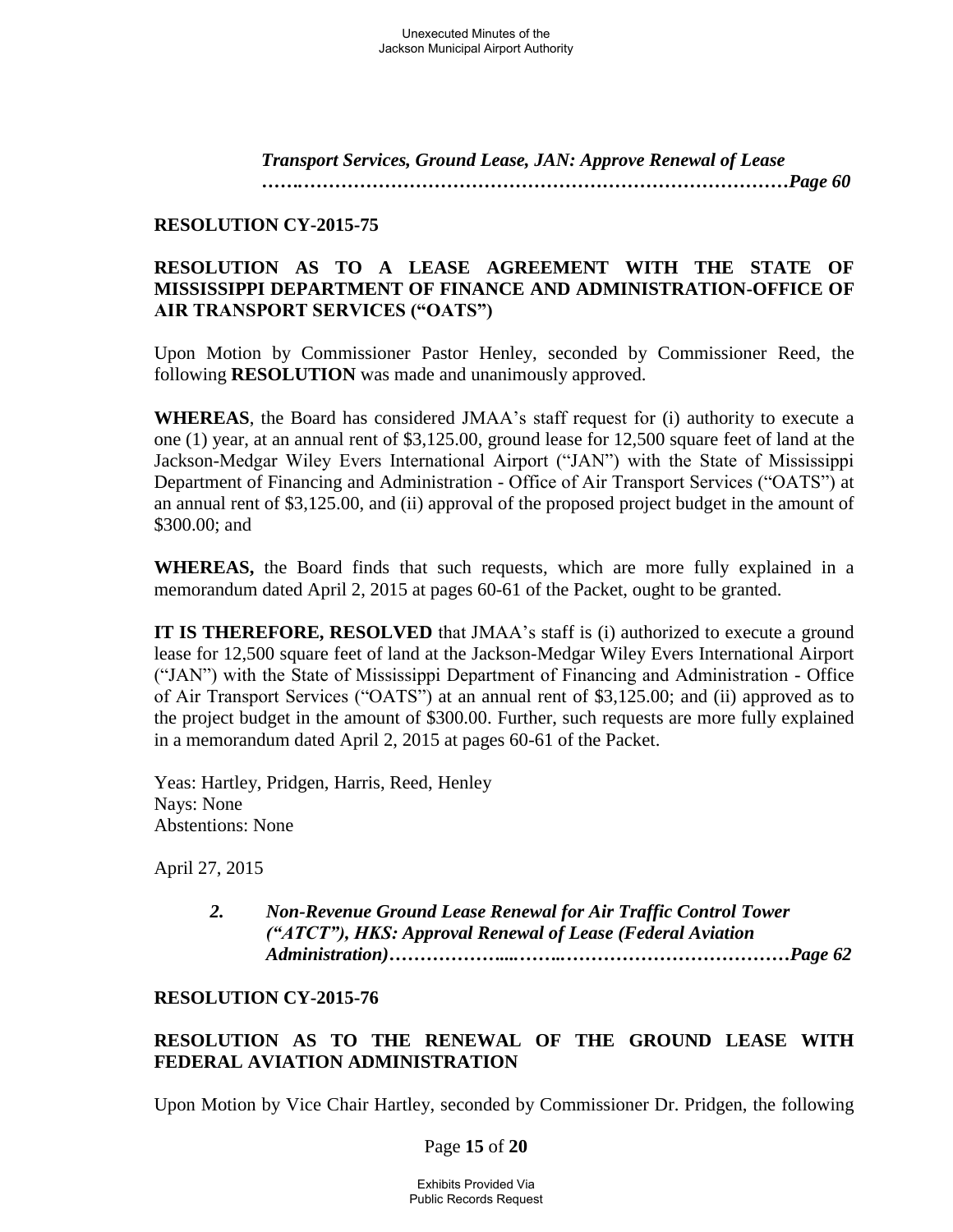**RESOLUTION** was made and unanimously approved.

**WHEREAS,** the Board has considered JMAA's staff request for (i) authority to renew the non-revenue ground lease between the Jackson Municipal Airport Authority and the Federal Aviation Administration for the Air Traffic Control Tower ("ATCT") site at Hawkins Field ("HKS") for a twenty (20) year period beginning, October 1, 2015, ending September 30, 2035, and (ii) approval of the project budget in the amount of \$300.00. The current lease will expire on September 30, 2015 and the FAA has expressed an interest in renewing the lease for .29 acres (12,632 square feet) of land, located on the paved apron surface; and

**WHEREAS,** the Board finds that such requests, which are more fully explained in a memorandum dated March 25, 2015, at pages 62-63 of the Packet, ought to be granted.

**IT IS THEREFORE, RESOLVED** that JMAA's staff is authorized (i) to renew the nonrevenue ground lease between the Jackson Municipal Airport Authority and the Federal Aviation Administration for the Air Traffic Control Tower ("ATCT") site at HKS for .29 acres (12,632 square feet) of land, located on the paved apron surface for a twenty (20) year period, beginning October 1, 2015, ending September 30, 2035, and (ii) approved as to the project budget. Further, such requests are more fully explained in a memorandum dated March 25, 2015, at pages 62-63 of the Packet.

Yeas: Hartley, Pridgen, Harris, Reed, Henley Nays: None Abstentions: None

April 27, 2015

Mr. Newman, CEO, informed the Board that the office of U.S. Senator Roger Wicker recently contacted him for information about how JMAA would be impacted if the current policies pertaining to contract towers should change. Senator Wicker's office needed this information in preparation for a hearing scheduled on April 28, 2015.

## *3. Board Travel*

**(c)** *Commissioner Reed's Travel to the International Paris Air Show, JMAA: Approve Travel (Paris, Le Bourget, France June 12-23, 2015)* 

### **RESOLUTION CY-2015-77**

## **RESOLUTION APPROVING COMMISSIONER REED'S TRAVEL TO THE INTERNATIONAL PARIS AIR SHOW IN PARIS, LE BOURGET, FRANCE, JUNE 12-23, 2015**

Upon motion by Commissioner Pastor Henley, seconded by Vice Chair Hartley, the following **RESOLUTION** was made and approved by a unanimous vote.

> Page **16** of **20** Exhibits Provided Via Public Records Request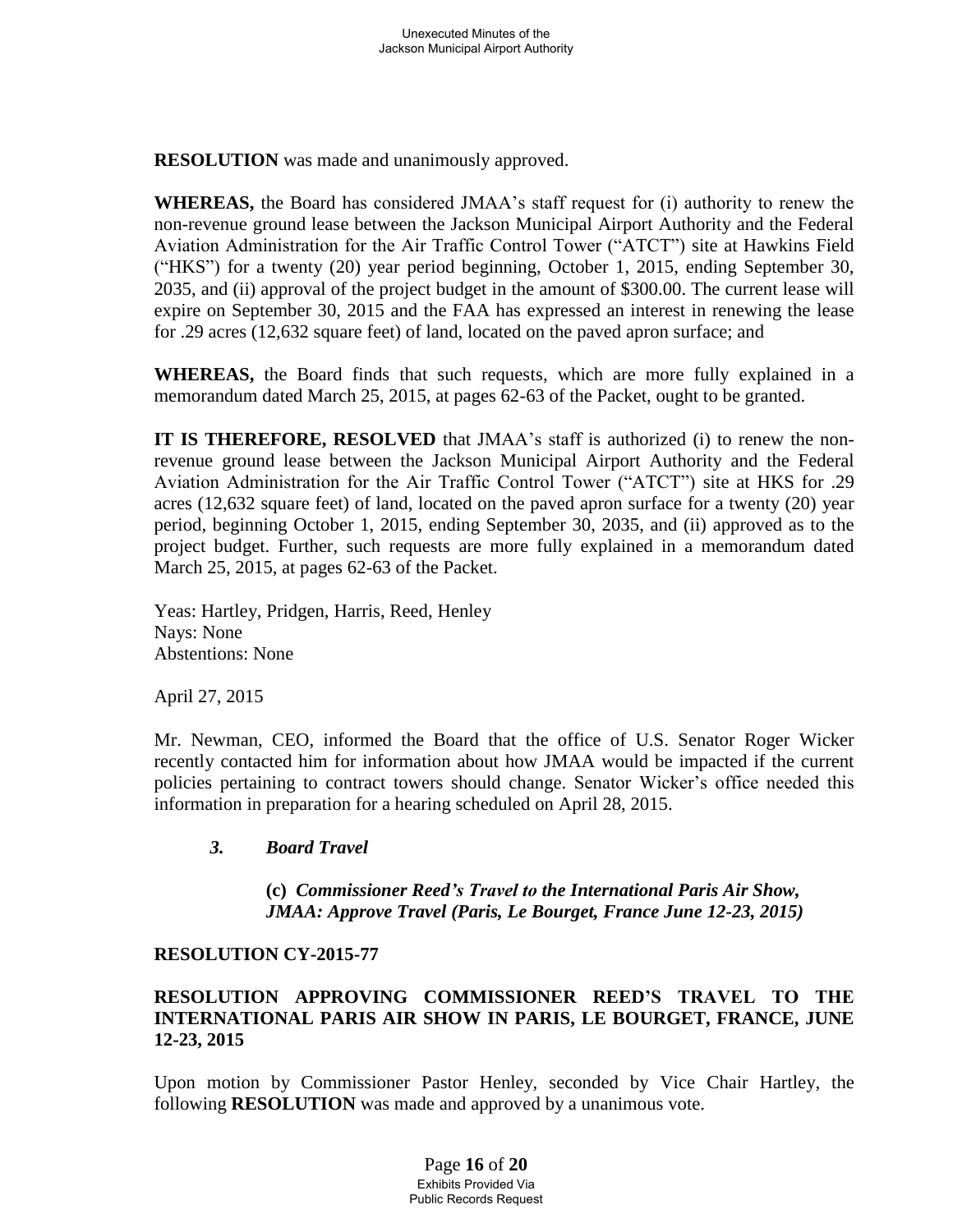WHEREAS, the 51<sup>st</sup> edition of the International Paris Air Show will take place at the Le Bourget Parc des Expositions in Paris, LeBourget, France, and it brings together all the leading aviation persons and entities in the global aviation industry around economic development opportunities and the latest aviation technological innovations; and

**WHEREAS**, The 2015 International Paris Air Show will offer a unique opportunity for engagement with all the economic, political, institutional and technological global aviation industry persons and entities in a single venue regarding aviation trends and a multitude of aviation and economic development issues of importance to the Jackson Municipal Airport Authority ("Authority" or "JMAA"), as set forth in the Pamphlet for the 2015 Show, attached to the Minutes of the April 27, 2015 Regular Board Meeting Minutes; and

**WHEREAS**, the Board of Commissioners of JMAA recommends, approves and authorizes the travel, lodging and related expenses for Commissioner Reed to attend and participate in the 2015 International Paris Air Show June 12-23, 2015 in Paris, Le Bourget, France for the reasons cited above; and

**WHEREAS,** based upon the above the Board of Commissioners finds that it will be extremely beneficial to the Authority for Commissioner Reed to attend the 2015 International Paris Air Show;

**WHEREAS**, the current Travel Policy for the Board ("Travel Policy"), states that travel outside the continental limits of the United States by a Commissioner on behalf of the Authority shall not be permitted at Authority's expense unless there is specific prior approval by the Board and a determination by the Board that such travel would be "extremely beneficial" to the Authority; and

**WHEREAS,** the Board has considered the foregoing and has considered the benefits which will accrue to the Authority from the attendance by Commissioner Reed at the 2015 International Paris Air Show.

**IT IS THEREFORE, RESOLVED** that the Board hereby (i) finds and determines that the attendance of and participation in the 2015 International Paris Air Show, June 12-23, 2015 in Paris, Le Bourget, France by Commissioner Reed will be extremely beneficial to the Authority for the reasons cited above, and (ii) approves and authorizes payment and reimbursement for travel, lodging and related expenses for Commissioner Reed to attend and participate in the 2015 International Paris Air Show, as described above, all in accordance with the Travel Policy for JMAA's Commissioners.

Yeas: Hartley, Henley, Pridgen, Harris, Reed Nays: None Abstentions: None

April 27, 2015

Page **17** of **20**

Exhibits Provided Via Public Records Request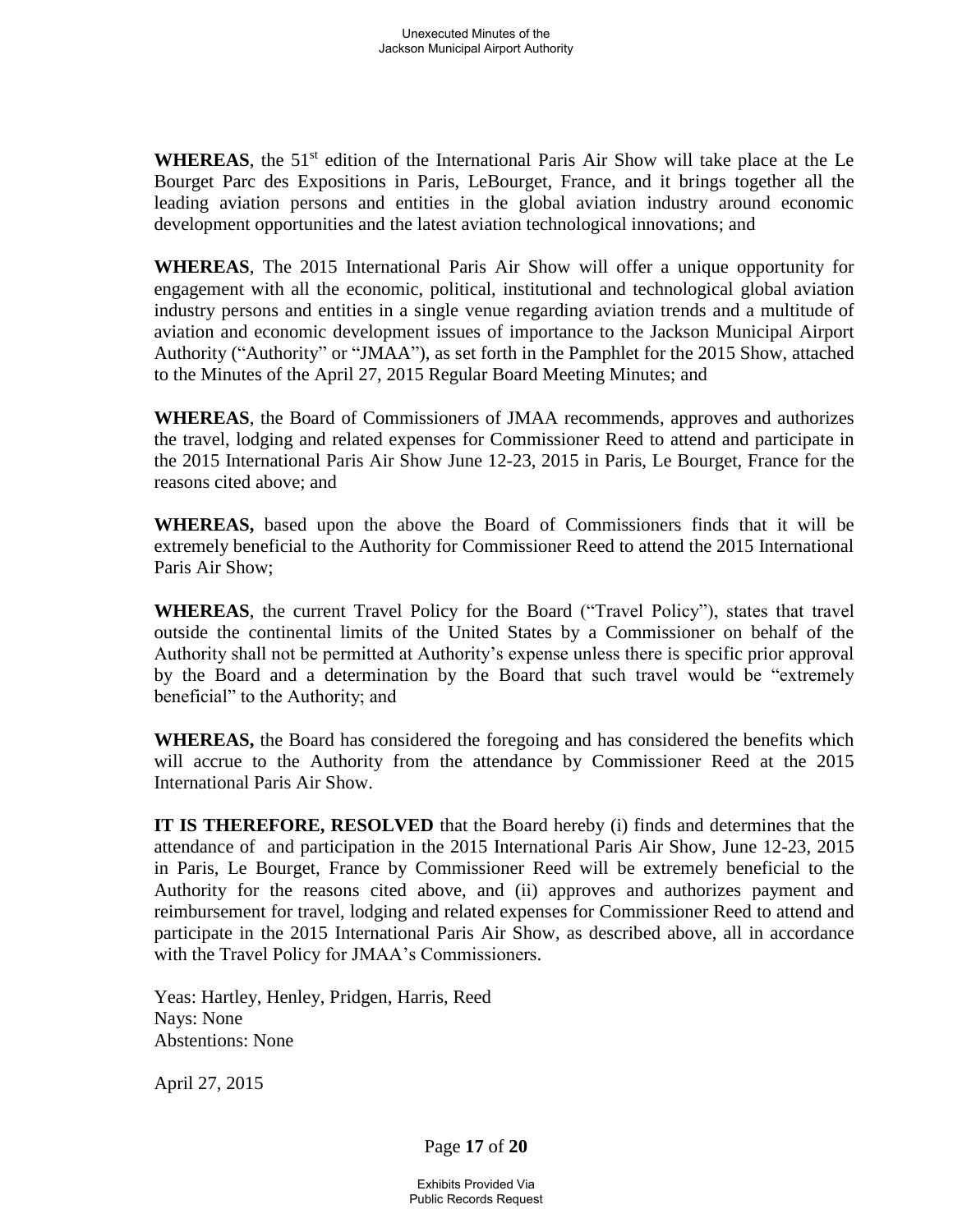Chair Harris then recognized Mr. Eddie Fair, Hinds County Tax Collector, to address the Board and all persons in the audience.

Mr. Fair commended the Board, as well as Mr. Newman, for the great job and foresight with which they are currently operating the Jackson Municipal Airport Authority. He further praised the Board and Mr. Newman for their plans to upgrade Hawkins field and increase activities of it. Finally, he invited the Board and Mr. Newman to feel free to call on him and his office for any assistance the Board and Mr. Newman may need.

### **OPEN SESSION**

Chair Harris noted that it is necessary for the Board to enter closed session to determine if an Executive Session was appropriate and that she would entertain a motion to do such. Vice Chair Hartley then moved that the Board go into a Closed Session to discuss whether to go into an Executive Session to consider several matters appropriate for executive session and Commissioner Dr. Pridgen seconded the motion.

The Board, by a vote of 5-0-0, resolved to close the session, Chair Harris asked all, except Mr. Carl D. Newman, CEO, and the attorneys from Walker Group, PC and The May Law Firm, to please leave the room.

All present with the exceptions noted were directed to leave the room and this was done.

The Board went into Closed Session at 4:52 p.m.

## **CLOSED SESSION**

Commissioner Pastor Henley then moved that the Board enter into Executive Session to discuss two (2) personnel matters. Vice Chair Hartley seconded the motion to enter Executive Session, Commissioners voted 5-0-0 to enter Executive Session for the stated purposes.

The Closed Session ended at 4:56 p.m.

### **OPEN SESSION**

Chair Harris then invited all persons outside the room to re-enter and some did.

Chair Harris then stated in open session that the Board during Closed Session voted to enter into Executive Session to consider matters related to two (2) personnel matters.

Chair Harris asked all present, with the exception of Mr. Carl D. Newman, CEO, and the attorneys from Walker Group, PC and The May Law Firm, to leave the room.

The Board went into Executive Session at 4:57 p.m.

### **EXECUTIVE SESSION**

Page **18** of **20** Exhibits Provided Via Public Records Request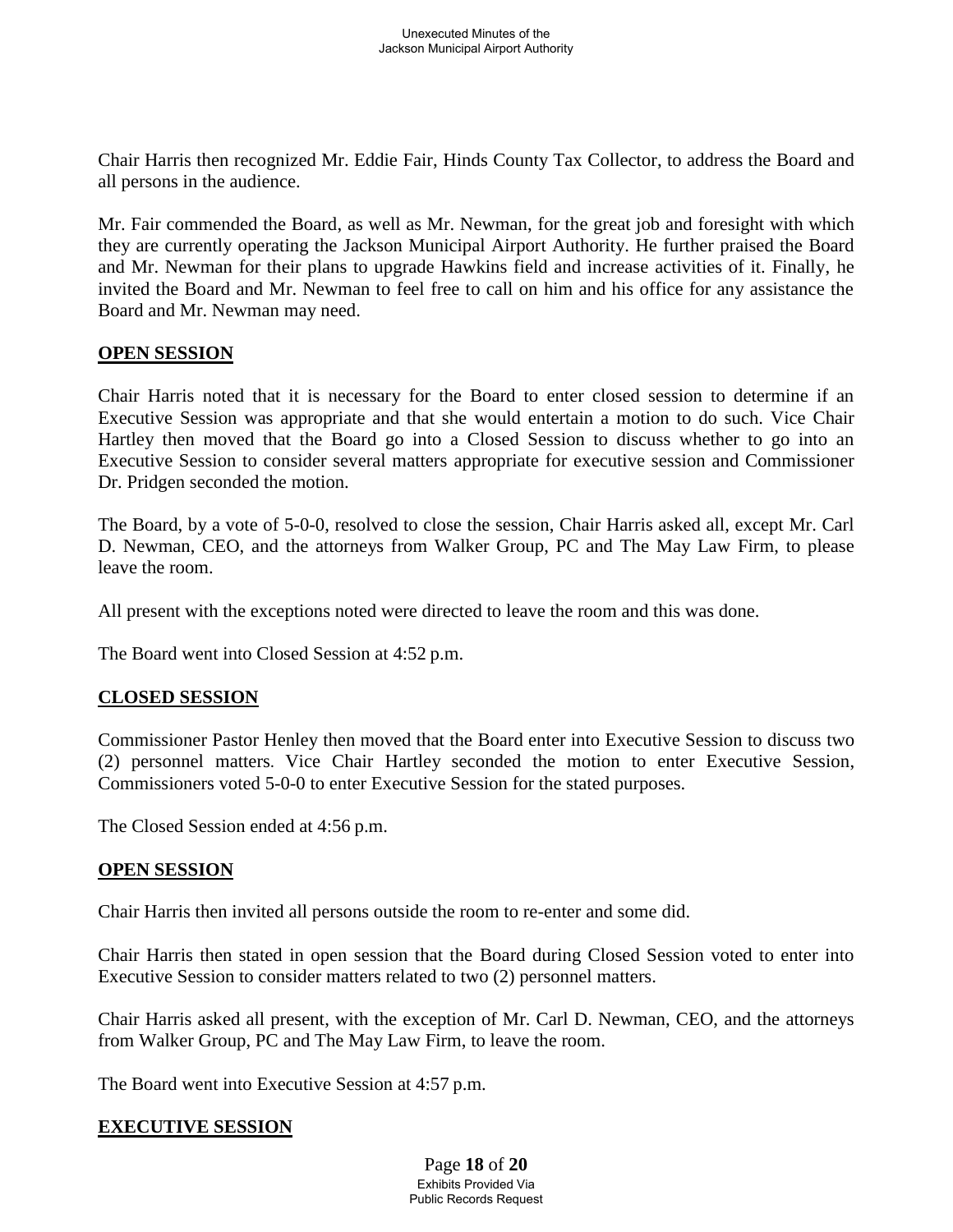During the Executive Session, the Board discussed two (2) personnel issues after which the Board resolved the following:

## **RESOLUTION CY-2015-78**

## **RESOLUTION AS TO AUTHORIZING MR. CARL D. NEWMAN TO TAKE CERTAIN PERSONNEL RELATED ACTIONS**

Upon motion by Commissioner Pastor Henley, seconded by Commissioner Dr. Pridgen, the following **RESOLUTION** was made and unanimously approved.

**WHEREAS**, the Board, during the Executive Session, discussd a personnel issue and authorized certain personnel actions.

**IT IS THEREFORE, RESOLVED** that designated personnel actions discussed during the Executive Session are authorized.

 Yeas: Hartley, Pridgen, Harris, Reed, Henley Nays: None Abstentions: None

April 27, 2015

Upon motion by Commissioner Pastor Henley, seconded by Commissioner Dr. Pridgen and unanimous approval, the Executive Session was ended at 5:32 pm.

### **OPEN SESSION**

All persons outside the room were invited to rejoin the meeting in open session and some persons present outside the room re-entered.

Chair Harris announced that the meeting was once again open. Chair Harris then announced that during Executive Session the Board discussed matters two (2) personnel issues and the Board: (a) took no action regarding one (1) of the personnel issues and (b) voted to authorize certain personnel actions by a vote of 5-0-0.

Commissioner Pastor Henley presented a summary of the financial sessions that he attended at the Business of Airports Conference in Phoenix. The agenda for the Business of Airports Conference: Finance Track is attached as an exhibit to the April 27, 2015 Monthly Board Meeting Minutes.

The Board discussed that the May 25, 2015 Monthly Regular Board Meeting is on a holiday. Chair Harris announced the meeting will be re-scheduled to Tuesday May 26, 2015 at 4:00 p.m.

Page **19** of **20**